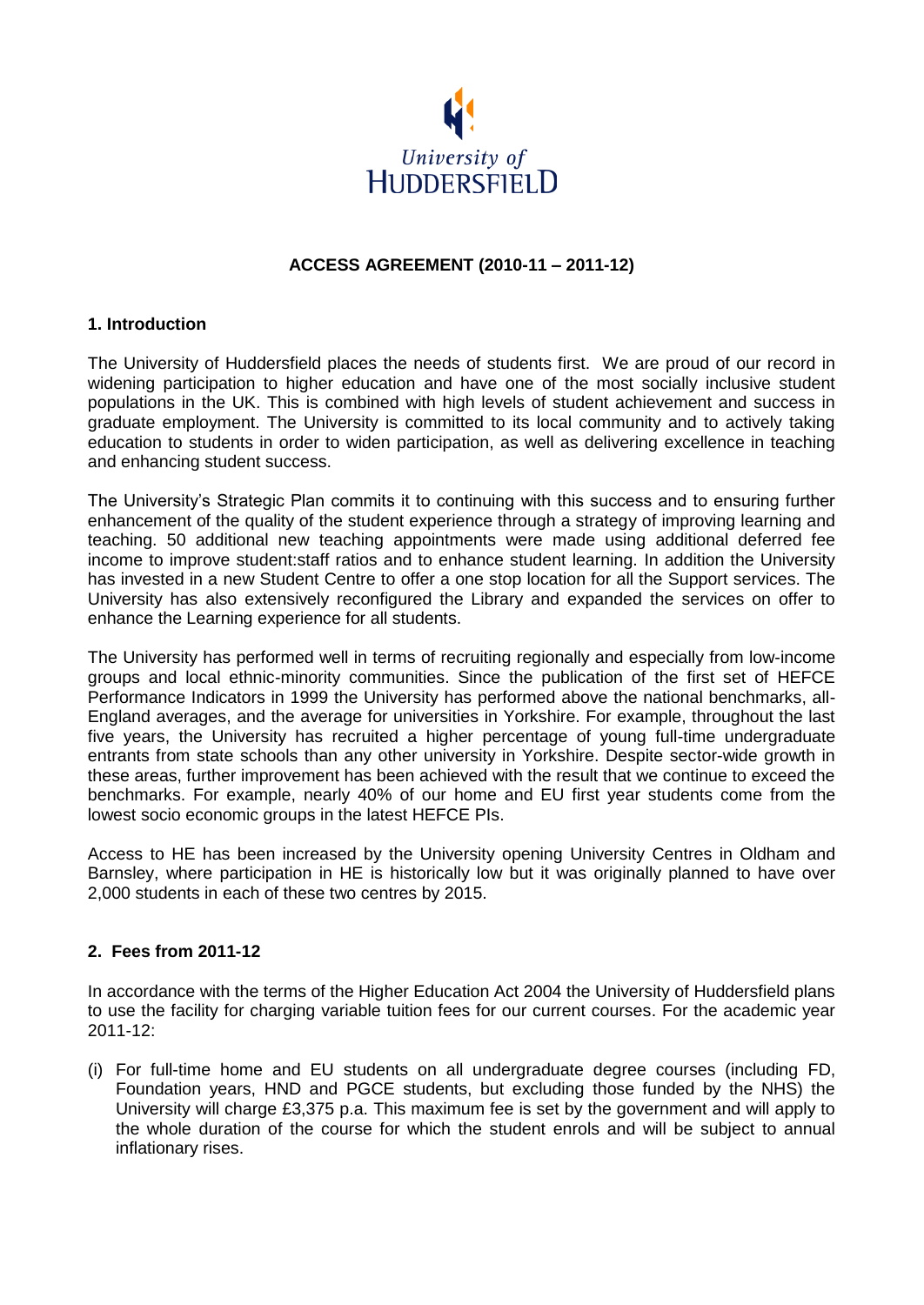(ii) Indirect financial support will also be provided by charging **no fee** for those students undertaking a **placement year** to encourage the up-take of this facility and further enhance the employability of our students. This position will be reviewed for students commencing in 2012/13.

- (iii) To facilitate access for students who need or choose to study **part-time** the University will **reduce** the full-time fee (£562.50 per 20 credit module) so that for 2010 the fee for part-time study will be **£300 per 20 credit module**.
- (iv) Collaborating institutions that offer our franchised programmes will set their own fee and bursary levels. The Colleges must provide at least the minimum bursary to students on the full state support, if they charge the full fee. However, the University will increase its vigilance of the quality of the provision and the standards of the awards in these institutions. If there is evidence that the fees set by the partner college are having an adverse effect upon access or quality, then we will review this arrangement.

## **3**. **Amounts of additional fee income spent on bursaries**

The estimated additional fee income based on present student numbers will be approximately £14m p.a. in 2010-11. The University has amended its bursary scheme, as outlined below, to reflect the proposed changes in government state support thresholds. Existing students will continue to be supported by the bursary scheme in force at the time of their enrolment. The expenditure on bursaries in 2009/10 was £3m; representing about 22% of the additional income.

## **4**. **Bursaries and other financial support for students**

- (i) The University's strategy is to maintain its highly open access by offering a bursary scheme for all full-time home and EU students on all our degree and sub-degree courses (excluding those funded by the NHS). The scheme targets the most economically disadvantaged of our students by the following grants:
	- £500 p.a. to all students, but excluding those on a paid placement year, in receipt of the full HE Maintenance Grant from the Students Loan Company (SLC) (~50% of students)
	- £338 p.a. to all PGCE students in receipt of the full means tested element of the HE Maintenance Grant.
	- £338 p.a. to all social work students in receipt of the full HE Maintenance Grant.

The cost of these bursaries, including our current scheme, is estimated to amount to about £3m. Income thresholds will be defined for each of the payment levels and set annually in advance. Thus, in advance of taking up a place at Huddersfield, students and parents will be able to use the ready-reckoner on the SLC's website to find out how much they will receive from the SLC and how much additional bursary from the University. Full details of government maintenance grants and related threshold residual family incomes can be found at: <http://www.direct.gov.uk/studentfinance>

(ii) Care Leavers Grant

The University of Huddersfield is committed to supporting students who are care leavers in higher education. As part of this commitment we will award students who directly enter the University of Huddersfield on leaving Care a grant of £2,000 on entry which is in addition to the bursaries which may be available as described in (i) above and any external financial award received (e.g. LEA care leavers grant).

There may also be extra financial support for students available through our [Access](http://www.brad.ac.uk/external/tuitionfees/support/alf.php)  [to Learning Fund](http://www.brad.ac.uk/external/tuitionfees/support/alf.php) (ALF).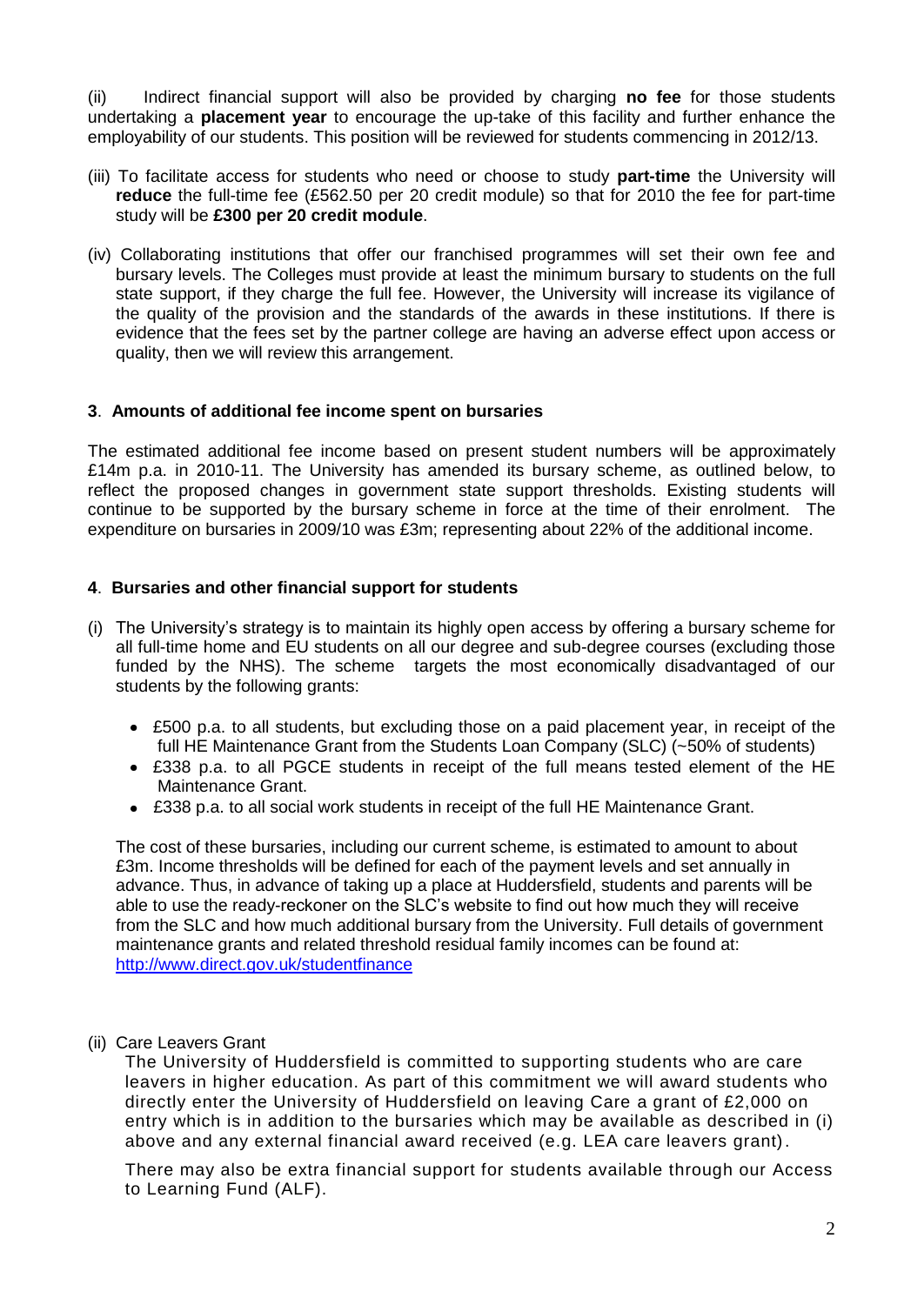(iii) Bursaries paid to students located in our partner FE colleges, who will set their own fee level, will be at the discretion of the FE college.

# **5**. **Provision of information to students**

All prospective students will be given information about the financial support they could receive and the total cost of their tuition. This will include state and institutional support as well as some other potential sources. It will describe the direct costs and indications of associated costs such as accommodation and cost of living. It will indicate typical deferred costs in terms of repayment of loans.

The University provides an extensive financial information service to potential students. This provides a wide range of advice and support, including financial guidance, and the administration of financial relief, bursaries and awards. All of this information will be easily accessible through:

- the University's web-site
- the prospectus
- promotional material

### **6**. **Outreach work**

 The University has a long history of out-reach work to raise aspirations and applications to HE from currently under-represented groups. The University is proud of the success of its outreach programme, which has put the University of Huddersfield at the forefront nationally for recruiting students from low-income families. The activity is fundamental to our Strategic Plan and includes contributing to an improvement in the economic, social and cultural well-being of the region.

On the assumption that HEFCE maintains its financial support for widening participation at its present levels, including special initiatives, the University plans to maintain its current expenditure of about £1.5m p.a. on widening participation and reach-out activities. Our outreach work will be further embedded into the work of the institution in the period of the Strategic Plan and we do not initially plan to fund additional outreach activity from additional fee income. The University has long held the view that successfully widening participation requires that students succeed in their programmes of study and then move into graduate employment.

The University continues to achieve positive outcomes for graduates in employment and further study. We are particularly proud of our high numbers of sandwich courses, with around 600 students per year undertaking work placements integrated into their full-time studies. This has contributed to the good graduate employment rates in Huddersfield with about 90% of leavers taking up graduate or graduate track employment or further study.

The University has commitments to:

- deliver programmes with structures, curricula, and learning strategies matched to students' needs.
- **EX improve the employability of students by ensuring that programmes focus on the needs of** professional bodies and employers.
- improve access and completion rates of students from neighbourhoods with low participation in HE.
- **•** provide HE in areas of low participation.

The University's commitment to achieving inclusion goes well beyond the admissions process, and we are fully committed to ensuring that students are supported in a manner that is appropriate for their own circumstance, to ensure that retention rates are good, and that students from all